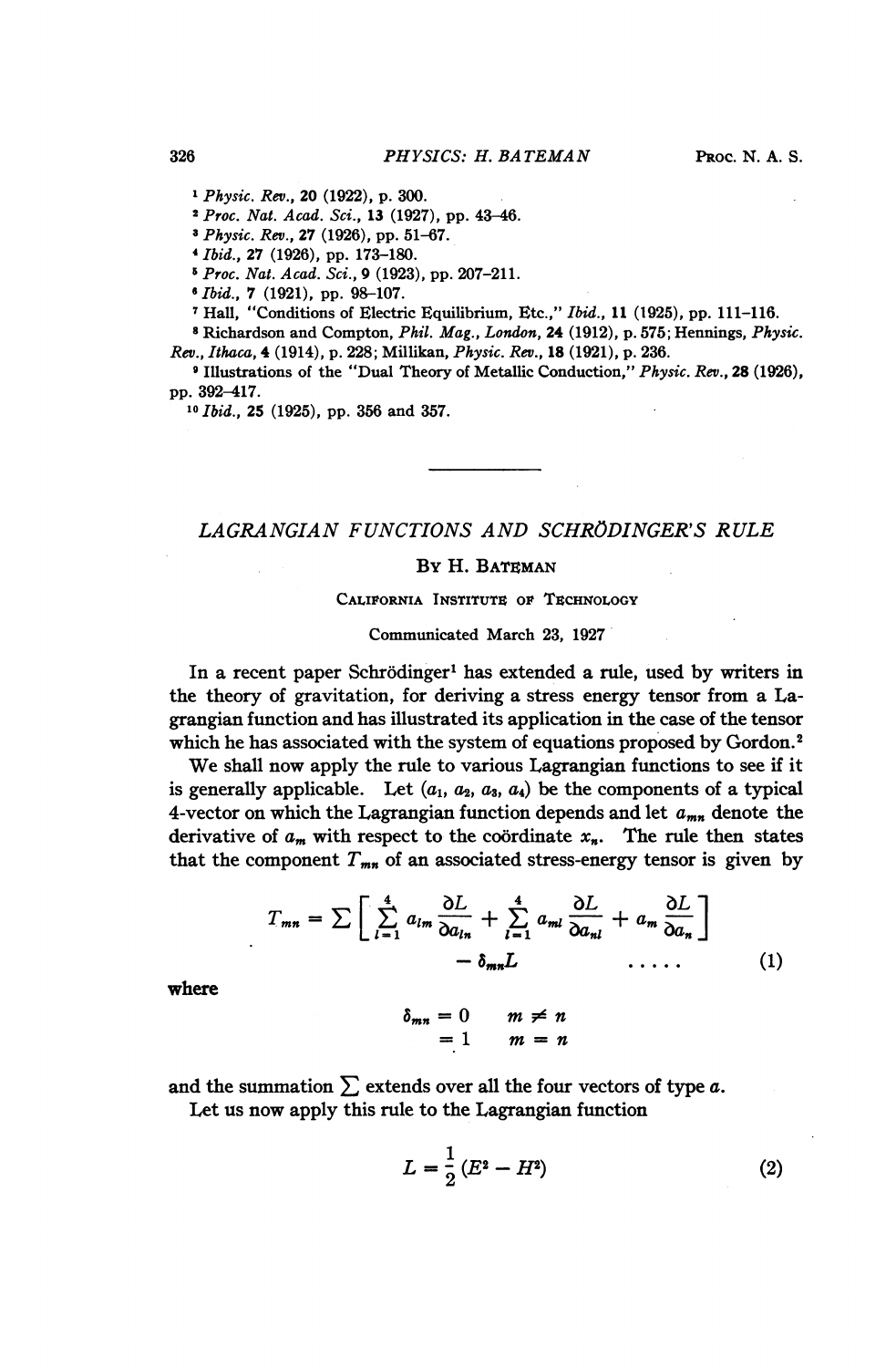in which

$$
\mathbf{E} = \mathbf{e} + \mathbf{e}^*, \quad \mathbf{h} = \mathbf{h} + \mathbf{h}^*
$$
  
\n
$$
\mathbf{e} = -\frac{1}{c} \frac{\partial \mathbf{a}}{\partial i} - \nabla \phi, \quad \mathbf{h} = \text{curl } \mathbf{a}
$$
  
\n
$$
\mathbf{e}^* = -\text{curl } \mathbf{b}, \quad \mathbf{h}^* = -\frac{1}{c} \frac{\partial \mathbf{b}}{\partial t} - \nabla \omega.
$$
 (3)

The variational principle

$$
\delta \int \int \int \int L \, dxdydzdt = 0 \tag{4}
$$

is found to give rise to the Maxwellian equations

$$
\text{curl } \mathbf{H} = \frac{1}{c} \frac{\partial \mathbf{E}}{\partial t}, \quad \text{div } \mathbf{E} = 0
$$
\n
$$
\text{curl } \mathbf{E} = -\frac{1}{c} \frac{\partial \mathbf{H}}{\partial t}, \quad \text{div } \mathbf{H} = 0
$$
\n(5)

but Schrodinger's rule, as it stands, does not give a symmetric stressenergy tensor. We, therefore, modify the rule by writing

$$
S_{mn} = \frac{1}{2} \left( T_{mn} + T_{nm} \right) \qquad \ldots \qquad (6)
$$

and regarding  $S_{mn}$  as the components of the stress-energy tensor. It is now found that this tensor is the difference3 of the tensors associated with the fields  $(e, h)$  and  $(e^*, h^*)$ , respectively, in other words

$$
S_{mn} = s_{mn} - s_{mn}^*
$$

If  $e^* = 0$ ,  $h^* = 0$ , we get the correct stress-energy tensor associated with the field  $(e, h)$ , but if  $e = 0$ ,  $h = 0$ , we get  $-s_{mn}^*$ . This anomaly may be avoided by taking as our Lagrangian function

$$
L = \frac{1}{2} \left( E_0^2 - H_0^2 \right)
$$

where

$$
\mathbf{E}_0 = \mathbf{e} + i\mathbf{e}^*, \qquad \mathbf{H}_0 = \mathbf{h} + i\mathbf{h}^*
$$

but the use of a complex Lagrangian function seems undesirable.

An interesting system of equations may be obtained by using the Lagrangian function

$$
L=\frac{1}{2}\left(E^2-H^2\right)+\lambda(a.b-\phi\omega)
$$

in which  $\lambda$  is an arbitrary constant. In this case both electricity and magnetism are present.4

Gordon's equations relate to the case in which electricity is distributed throughout space and its distribution and motion are governed by certain

 $\bullet$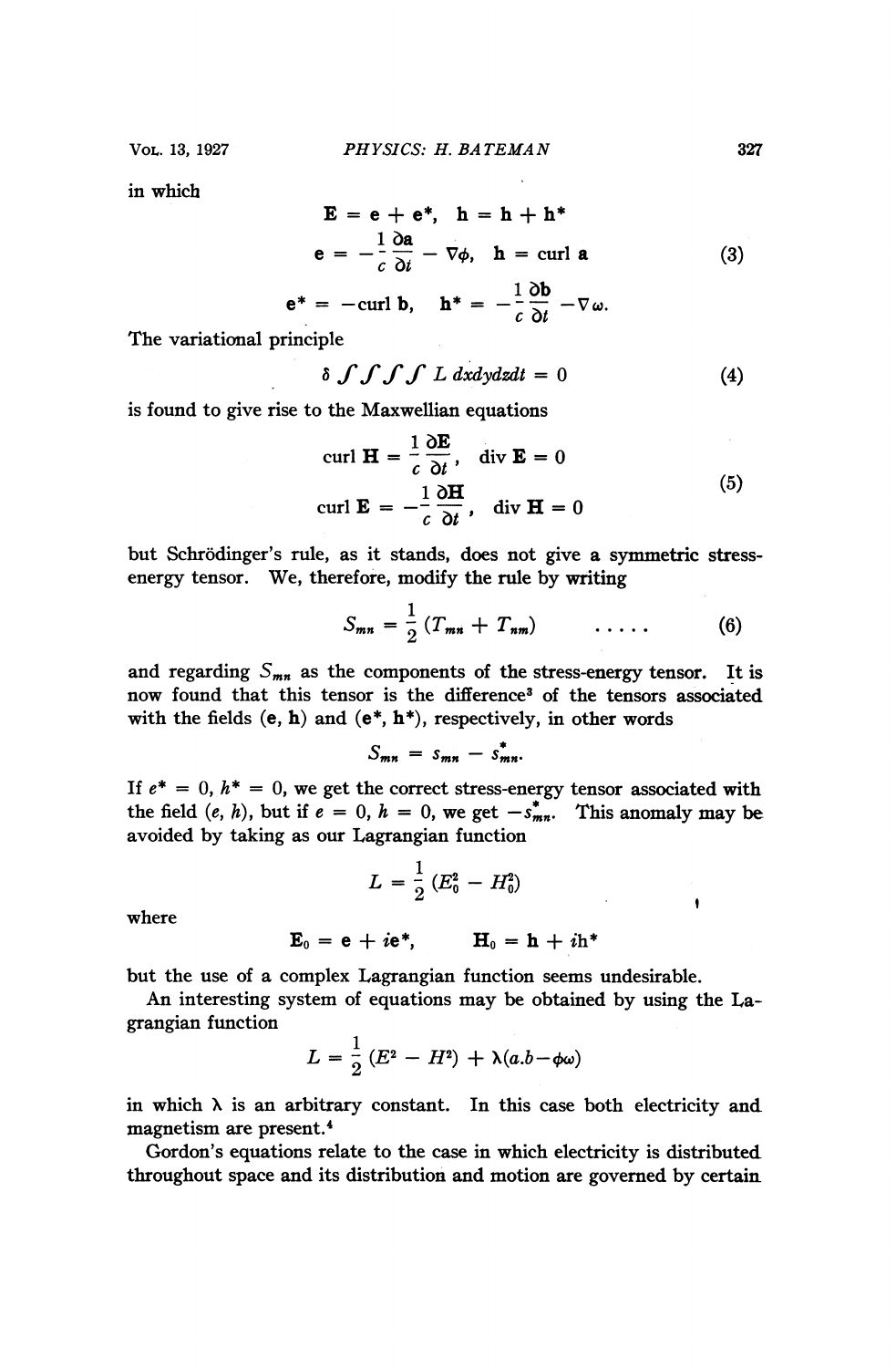equations which are quite hard to solve. The equations are interesting because the principles of the conservation of energy and momentum are consequences of the equations derived from the Lagrangian principle and these equations include two equations satisfied by conjugate complex functions  $\psi$  and  $\bar{\psi}$  which closely resemble the wave equations used by de Broglie and Schrodinger.

When there is no field<sup>5</sup> these wave-equations are of type

$$
\Box^2 \psi = \frac{\partial^2 \psi}{\partial x^2} + \frac{\partial^2 \psi}{\partial y^2} + \frac{\partial^2 \psi}{\partial z^2} - \frac{1}{c^2} \frac{\partial^2 \psi}{\partial t^2} = k^2 \psi
$$

where  $k$  is a constant and the question arises whether these equations possess any solutions which are finite and continuous throughout all space.

The question is immediately answered in the affirmative by the consideration of solutions of type

$$
\psi = e^{i(lx + my + ns - wt)}.
$$

When  $k = 0$ , there are certainly other solutions, for if a is real and  $\sigma^2 > 1$ the wave-function

$$
\psi = \frac{1}{x^2 + y^2 + (z - iac)^2 - c^2(t - i\sigma a)^2}
$$
\n
$$
= \frac{x^2 + y^2 + (z + iac)^2 - c^2(t + i\sigma a)^2}{[x^2 + y^2 + z^2 - c^2t^2 + a^2c^2(\sigma^2 - 1)]^2 + 4a^2c^2[z - \sigma ct]^2}
$$

does not become infinite for any real values of x, y, z and t. The real part of  $\psi$  also possesses this property.

It is easy to write down other systems of field equations giving continuous distributions of electricity and electric currents for which the principles of the conservation of energy and momentum are satisfied identically. A very simple set of equations of this type is derived from the Lagrangian function

$$
L = \frac{1}{2} (E^2 - H^2) + \lambda (A^2 - \Phi^2)
$$

in which  $\lambda$  is a constant and

$$
\mathbf{H} = \text{curl } \mathbf{A}, \quad \mathbf{E} = -\frac{1}{c} \frac{\partial \mathbf{A}}{\partial t} - \nabla \Phi.
$$

The associated equations are

curl 
$$
\mathbf{H} - \frac{1}{c} \frac{\partial \mathbf{E}}{\partial t} = \lambda \mathbf{A}
$$
, div  $\mathbf{E} = \lambda \Phi$ 

and these give

$$
\mathbf{A} + \text{div} \frac{1}{c} \frac{\partial \Phi}{\partial t} = 0, \quad \Box^2 \mathbf{A} + \lambda \mathbf{A} = 0, \quad \Box^2 \Phi + \lambda \Phi = 0.
$$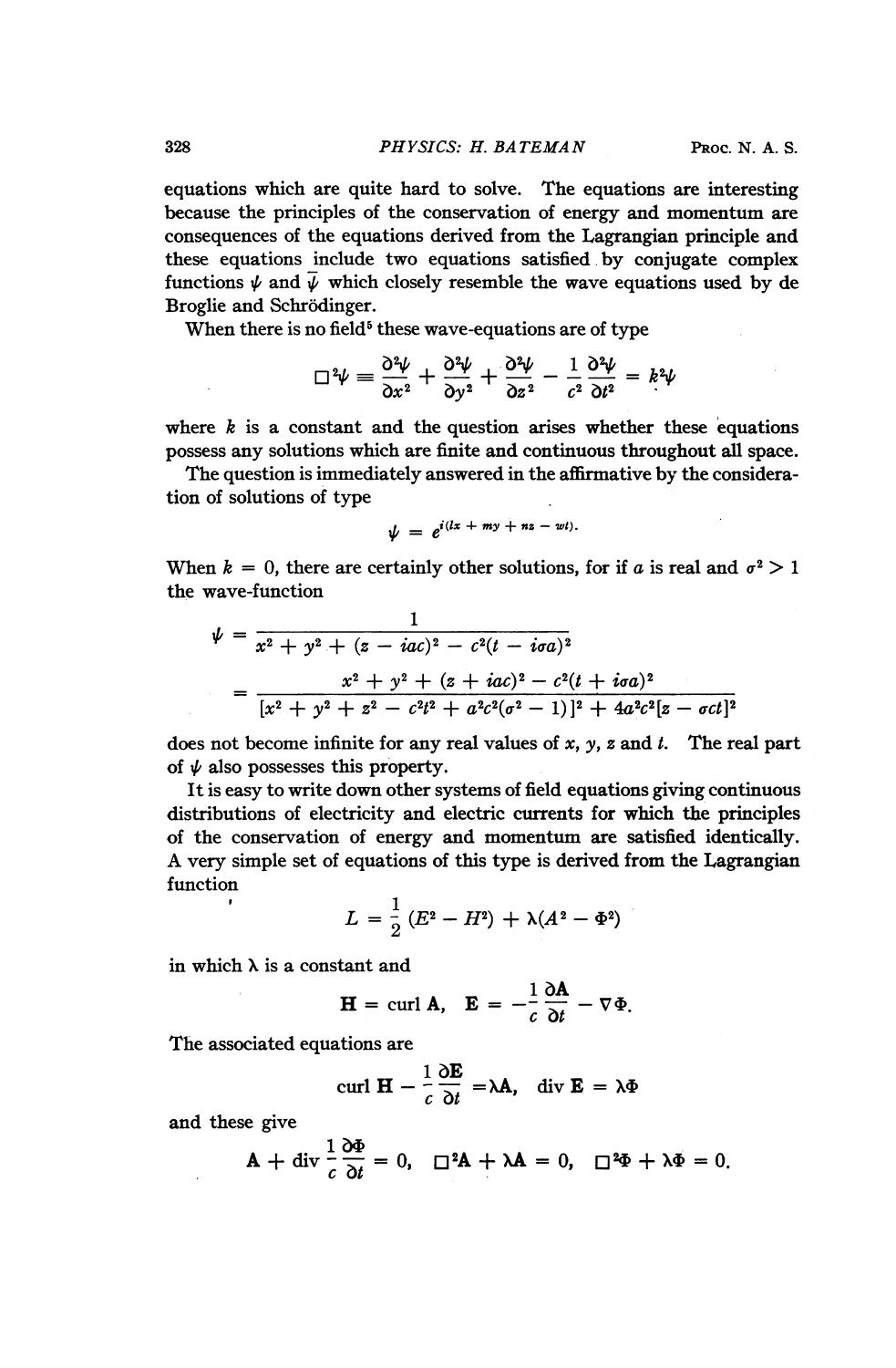Another interesting set of equations is derived from the Lagrangian function

function  

$$
L = -\frac{1}{2} (H^2 - E^2) - \rho [\Phi - \frac{1}{c} (\mathbf{v}.\mathbf{A})] - \mathbf{p}.\mathbf{P} + \mathbf{q}.\mathbf{Q} + \frac{1}{2} \lambda^2 [L^2 - \Lambda^2]
$$

in which  $\lambda$  is a constant and

 $\mathcal{L}_{\rm{max}}$ 

$$
\mathbf{H} = \text{curl } \mathbf{A}, \quad \mathbf{E} = -\frac{1}{c\partial t} - \nabla \Phi
$$
\n
$$
\mathbf{p} = \text{curl} \frac{\rho \mathbf{v}}{c}, \quad \mathbf{q} = -\frac{1}{c^2} \frac{\partial}{\partial t} (\rho \mathbf{v}) - \nabla \rho
$$
\n
$$
\mathbf{P} = \text{curl } \mathbf{L}, \quad \mathbf{Q} = -\frac{1}{c} \frac{\partial \mathbf{L}}{\partial t} - \nabla \Lambda.
$$

The associated equations are

curl 
$$
\mathbf{P} - \frac{1}{c} \frac{\partial \mathbf{Q}}{\partial t} = \mathbf{A}
$$
, div  $\mathbf{Q} = \dot{\Phi}$   
\ncurl  $\mathbf{H} - \frac{1}{c} \frac{\partial \mathbf{E}}{\partial t} = \frac{\rho \mathbf{v}}{c}$ , div  $\mathbf{E} = \rho$   
\ncurl  $\mathbf{p} - \frac{1}{c} \frac{\partial \mathbf{q}}{\partial t} = \lambda^{\mathbf{s}} \mathbf{L}$ , div  $\dot{\mathbf{q}} = \lambda^{\mathbf{s}} \Lambda$ 

and these give

$$
\operatorname{div} \mathbf{A} + \frac{1}{c} \frac{\partial \Phi}{\partial t} = 0
$$

$$
\operatorname{div} (\rho \mathbf{v}) + \frac{\partial \rho}{\partial t} = 0
$$

$$
\operatorname{div} \mathbf{L} + \frac{1}{c} \frac{\partial \Lambda}{\partial t} = 0
$$

$$
\Box^2 \mathbf{L} = -\mathbf{A}, \quad \Box^2 \Lambda = -\Phi
$$

$$
\Box^2 \mathbf{A} = -\frac{\rho \mathbf{v}}{c}, \quad \Box^2 \Phi = -\rho
$$

$$
\Box^2 \left(\frac{\rho \mathbf{v}}{c}\right) = -\lambda^3 \mathbf{L}, \quad \Box^2 \rho = -\lambda^3 \Lambda.
$$

An interesting feature of this system of equations is that when  $\rho$  and  $\rho$ **v** have been obtained by solving the equations

$$
\Box^{6}\left(\frac{\rho \mathbf{v}}{c}\right) = -\lambda^{3} \frac{\rho \mathbf{v}}{c}, \quad \Box^{6} \rho = -\lambda^{3} \rho,
$$

$$
\text{div}(\rho \mathbf{v}) + \frac{\partial \rho}{\partial t} = 0
$$